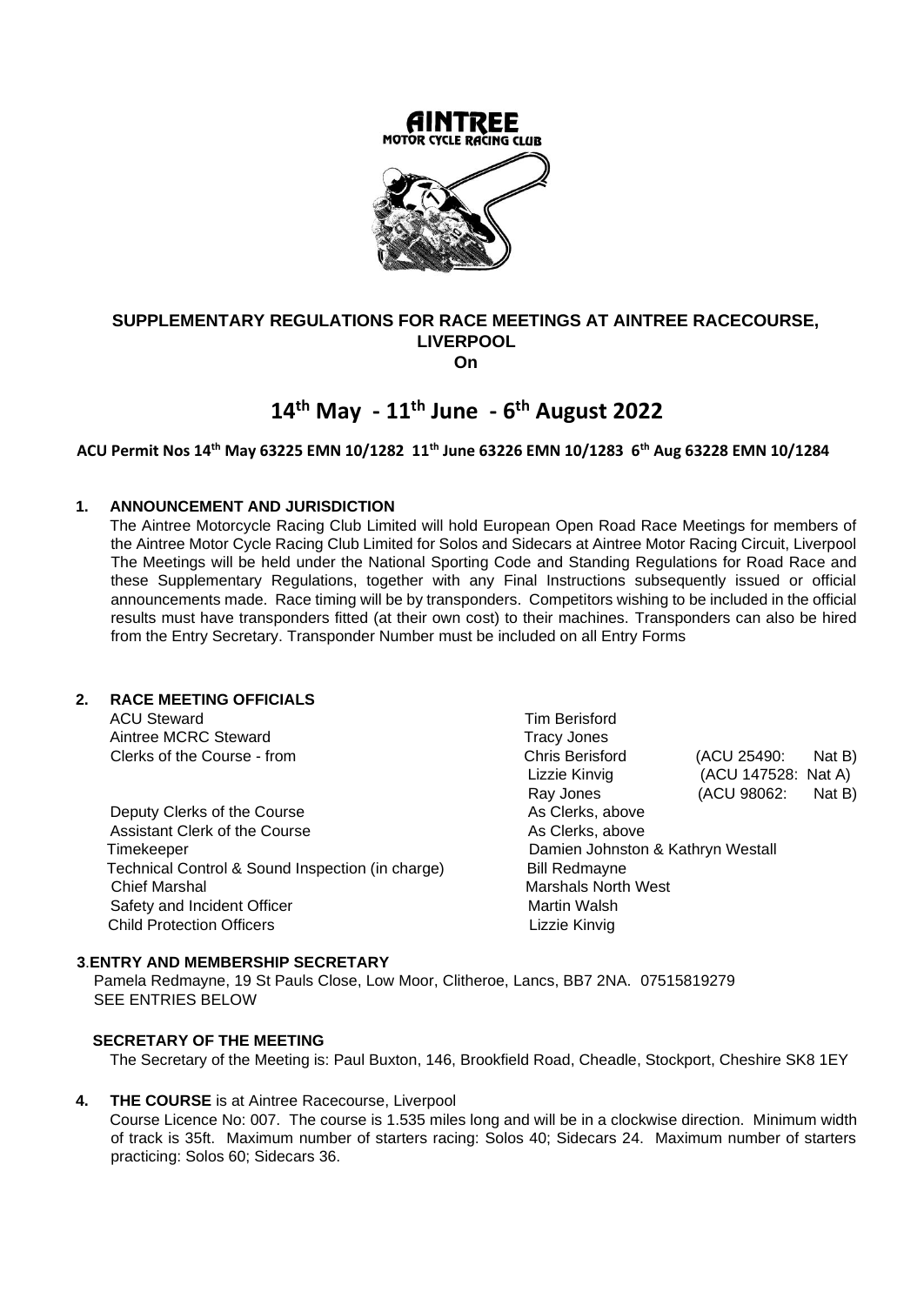## **5. ELIGIBILTY**

All competitors must be a member of Aintree MCRC you can become a member of Aintree MCRC on the ACU website <https://www.ride-acu.uk/Secure/Login.aspx> and hold a current Competition Licence for Road Racing, issued by the ACU or SACU or another European FMN affiliated to the FIME. Competitors from a European FMN other than the ACU or SACU must provide permission to start from their own FMN that must confirm insurance to minimum FIM Standards.

## 6. **ENTRIES**

Entries must be made on the ACU <https://www.ride-acu.uk/Secure/Login.aspx>

Any problems please contact Pamela Redmayn[e aintreeentryandmembership@hotmail.com](mailto:aintreeentryandmembership@hotmail.com)

#### 07515819279

**Three is no facility to add your passenger to the entry on the ACU Website so once the rider has entered the Entry Secretary will be in touch for your passengers details. Passenger entry payable separate.**

**Riders and passengers under 18 years of age must also complete a "Parental Agreement" form in addition to an Entry Form to permit them to compete this can be done when entering on line. Their Parent or Legal Guardian must attend signing on with them and must be available for the duration of each meeting.** 

## **7. ENTRY FEES**

Solos: £140.00 for the first event entered and £20.00 for each additional event. Sidecars: £140.00 Rider and **£20 for passenger (Payable separate see entries above)** and £20 for each additional race.

No refunds can be made unless the Entry Secretary has received notification in writing at least 24 hours prior to any Meeting,

#### **8. ADMISSION**

Riders names will be left on the gate. Solos: 1 vehicle and three people, Sidecars: one vehicle and four people.

## **9. CHANGE OF MACHINE, RIDER OR PASSENGER**

Changes of rider or change of machine in the same class may be permitted at the discretion of the Clerk of the Course. Any change must be notified in writing to the Entry Secretary before 10.00am on the day of the Meeting. Only the holder of an Entrants Licence, being an Entrant, can nominate a change of rider. It is not permitted to change both rider and machine. To prevent any unauthorised change of machine between technical inspection and racing, a further sticker will be applied during machine inspection.

#### **10. CLASSES**

Pre Injection up to 600 & Over 600

125 GP & Unlimited S/C / Formula 400 /650 Mini Twins

Sidecars Formula 1 & Formula 2

Powerbikes 501 – 1300 & Golden Era Superbikes

Up to 500 Open & 750 Twin

Classic up to 250 Twins & 125 & 250 S/C

Formula 600

Unlimited Classics & 500 Classics

350 GP /650 Super Twin / Steel Frame 600

F.E 500 GP / FE 501 Unlimited

Superbikes 401-1300

Up to 350 Classic Twin / 350 Single Cylinder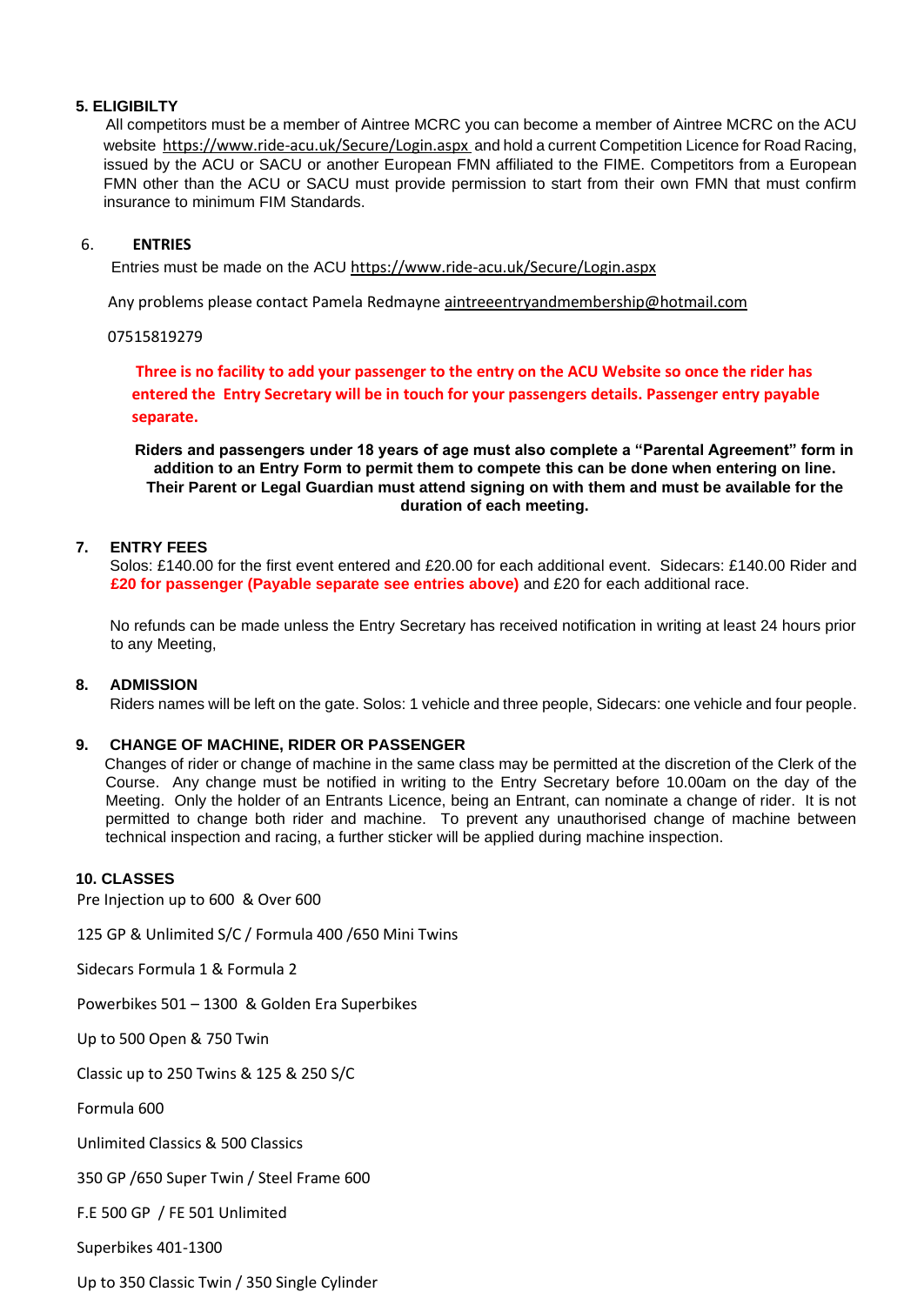## **PRACTICE & RACING**

Timed Practice will give the position for Race1and the position of Race 1 Will give you the position for Race 2

#### **11. TYRES**

Slick and cut slick tyres will be permitted for use in all racing classes except for Formula, SF600 and all Classic machines Classes (see Standing Regulations).

**The use of wet weather tyres on any Classic machine is strictly forbidden**.

## **12. TROPHIES**

Trophies will be awarded to the first 3 finishers in all the second set of Races,

Awards will be distributed from 3.30pm onwards

## **13. CHAMPIONSHIP POINTS AND AWARDS**

Due to Aintree Motorcycle Club only running 3 events in 2022 there will be no Championship. Just Awards on the day

#### **14. SIGNING ON & TECHNICAL CONTROL**

All competitors must sign on before 9.30 in the race office All competitors must produce a valid Road Race Competition Licence. Sidecar drivers must provide a valid "sidecar drivers" licence and sidecar passengers must provide a valid "sidecar passengers" licence. Competitors from an FMN other than the ACU or SACU must provide permission to start and a current insurance certificate from their own FMN. Any competitors not being able to produce a current licence will only be permitted to start at the discretion of the Stewards and the Clerk of the Course and may be liable to a fine not exceeding £10.00.

Please bring your completed scrutineering card to signing on and it will be exchanged for a practice pass

In light of Covid-19, the Signing On process will now be as follows: Signing on will taking into consideration social distancing measures issued by the UK Government. Each competitor will need to show their ACU competition licence and will be verbally asked by the Race Office staff if they agree to the standard declaration which will be provided for them to read. If the competitor agrees to the declaration, his name will be ticked accordingly on the Signing on Sheet. Competitors should hold the licence sufficiently for the Race Office staff to be able to view the photograph and turn the licence on the flip side so the Race Office staff can view the reverse of the licence at a distance of two metres.

All officials, marshals, medical staff, and press must also sign on prior to going trackside.

## **15. FORGOTTEN ERA / GOLDEN ERA STANDING REGULATIONS**

The Forgotten Era and Golden Era machine Standing Regulations are available to download from the Aintree MCRC website – Aintreemotorcycleracingclub.co.uk

#### **16. PRACTICE**

Practice will commence at approx. 9.30am. Every rider must complete a minimum of two laps practice in order to qualify for racing.

**Additional practice will ONLY be allowed with the specific authority of the Clerk of the Course.** 

## **17. STARTING, FINISHING AND GRID POSITIONS**

All races will be clutch starts indicated by extinguishing a red light or the National Flag. A chequered flag will be displayed as each winner crosses the finished line. Only riders crossing the finishing line within two minutes of the winner and having completed 75% of the race distance will be deemed as finishers.

## **19. TRANSPONDERS**

All machines must have a transponder fitted. Competitors must provide their own transponder. We have a small number of transponders for hire but must be pre-booked. Any loss or damage to a Hire transponder must be paid by the Hirer. The onus on ensuring the device is correctly fitted and maintained throughout the competition rests with the rider.